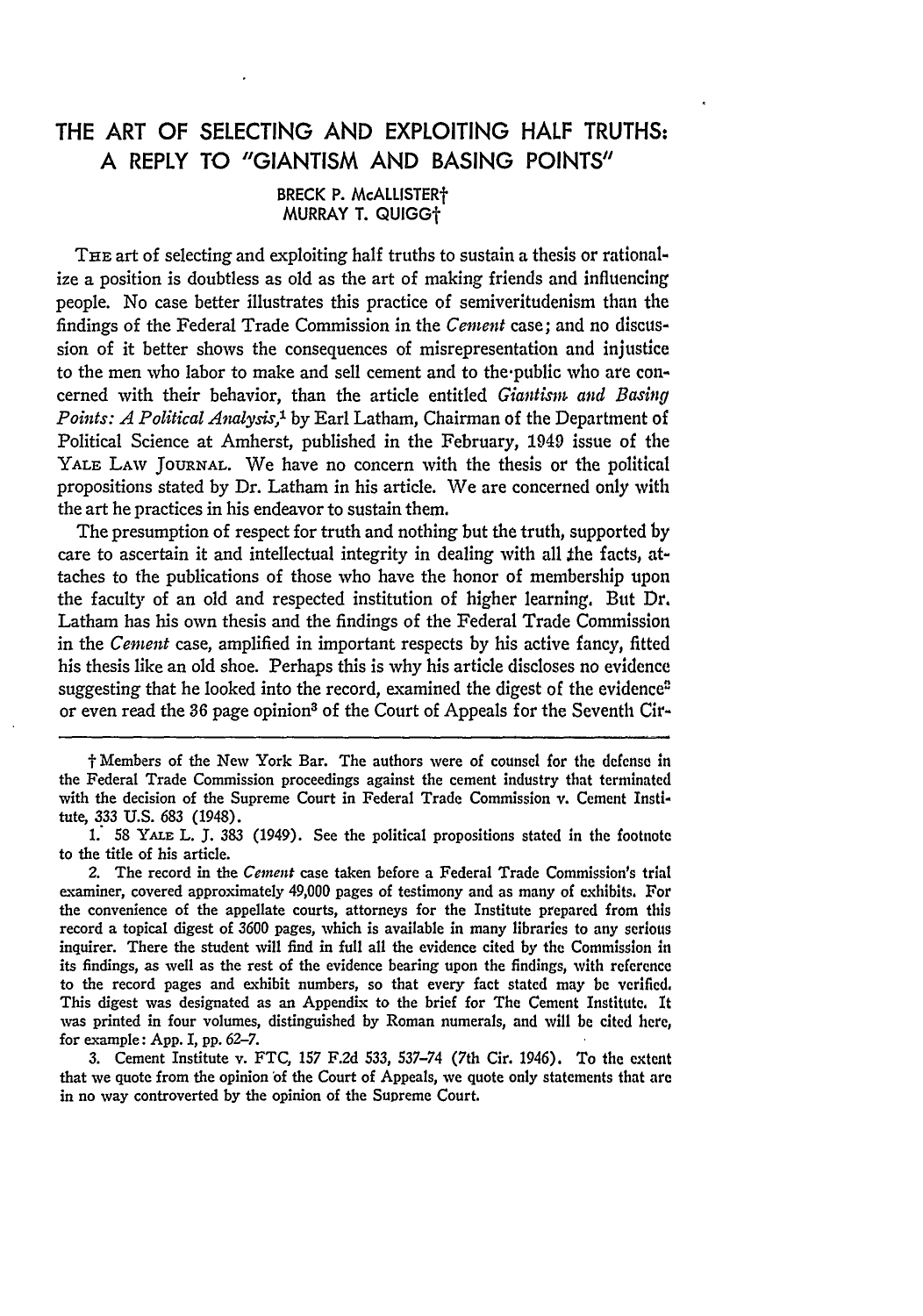cult, setting aside the order of the Commission. All of these inquiries would seem to be required before any serious "political analysis" may be made.

The Commission set out to make good its charge of a combination among cement manufacturers throughout the country to use a multiple basing-point pricing method. To reach this goal the Commission made findings upon almost every point involved in the marketing of cement and then used the sum total of these points as its evidence of combination. Naturally the findings do not reflect any aspect of the truth inconsistent with the purpose of the Commission. Conceding, *arguendo,* the truth of each finding of the Commission, the findings obviously did not disclose the full truth concerning the industry, and certainly are not a basis for any inferences beyond the inference for which they were compiled. They were not compiled with Dr. Latham's political propositions in mind.

Every trial is, after all, a contest in which all the evidence adduced by the accuser is aimed to prove the essential fact to which the alleged guilt attaches. But when the accuser also presides at the trial and drafts the findings and the verdict, the odds against the whole truth and nothing but the truth by this compounding of antithetic functions are truly heavy.

Findings of fact drawn solely with regard to their proof of guilt scarcely furnish a reliable foundation of fact for an inquiring student of government armed with Dr. Latham's thesis. More than this is required if the student is to do more than practice the art of semiveritudenism. This is plainly so when even casual inquiry beyond the limits of the Commission's findings will reveal undisputed facts of significance and relevance that leave the political propositions that make up Dr. Latham's thesis without significant factual support.

Neither the legal standing nor the economic merits of the multiple basingpoint system are here in question nor were they with Dr. Latham. Neither the merits of giantism in a giant country nor the relative welfare of the people at the hands of big business or big government are here at issue. But if these issues are to be wisely resolved, the public must have the truth, and toward that end the practice of semiveritudenism by men who wear the badge of academic disinterestedness and the privileges of academic freedom must be exposed.

Dr. Latham writes of The Cement Institute as a powerful body, as a "private government organized to protect an economic security system" against hostile groups on all sides. It was "a confederation" that exercised legislative and executive powers, that levied taxes, operated through committees, divisions, bureaus, agents and field representatives, fought off "divisionist influences," disciplined and chastised the customers who were in its grip, maintained a ministry of information and propaganda, charged monopoly prices, overreached governmental agencies, engaged in cold political calculation, etc. Characterizations only serve to warm up a cold thesis. Significant and relevant facts alone can give the thesis integrity and the importance of a living reality. A sharp dose of facts here will dispel the characterizations into the mists of imagination whence they came.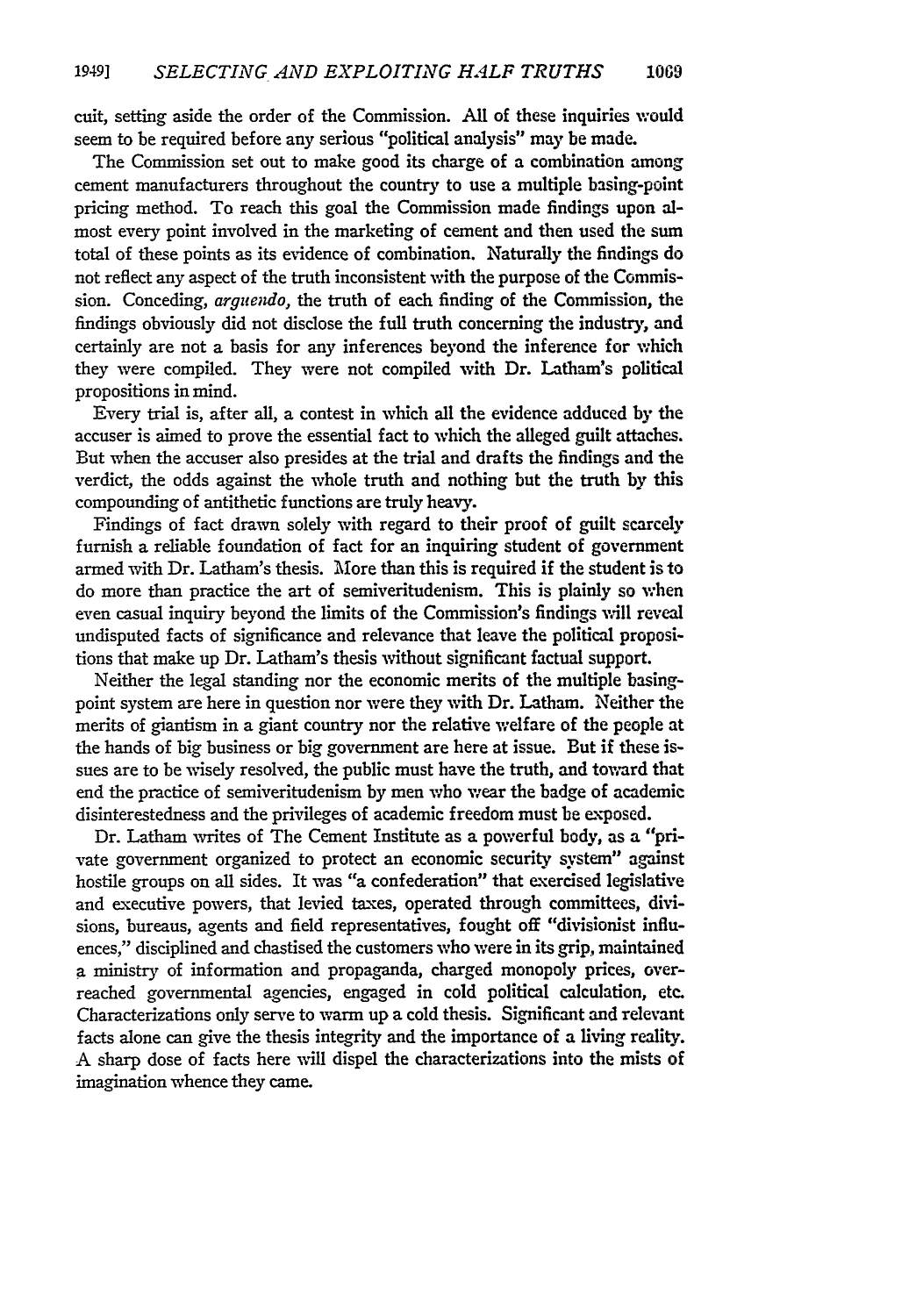Following now Dr. Latham's statements which most sharply reveal his method, and employing the sub-titles of his article for easier reference to those statements, we proceed.

## *"The Cement Confederation"*

The striking point about the Institute is that the impulse that led to its organization came from government, but that it languished within the first year of its existence; that the impulse that led to its revival came again from government; that again on the verge of collapse, the necessity for the existence of a convenient vehicle for unifying the defense of the industry when attacked by government led to its continued life; and it passed out of existence when that necessity ended almost two years before the decision of the Supreme Court of April, 1948.

The evidence is that the Institute was born as a result of an address by Federal Trade Commissioner W. **E.** Humphrey, who, at a gathering of cement manufacturers in May, 1929 encouraged them to form a trade association, draft a set of trade practice rules, and seek a trade practice conference with the Commission. The Institute was organized in August, 1929 and its Code of Ethics prepared as a basis for conference with the Commission by 14 eastern manufacturers.<sup>4</sup>

At that time the industry numbered some 80 companies operating about 150 mills in at least  $35$  states.<sup>5</sup> The market served by each of these mills was seldom more than a few hundred miles from the mill. $6$  There is no national market for this heavy product. The Institute increased to 40 members representing about *55%* of the total capacity of cement manufacturers in the United States by June, 1930.7 The Institute negotiated for a trade practice conference with the Commission. It developed, however, that there was a difference of opinion between members of the Federal Trade Commission and the Department of Justice as to the Commission's trade practice conference procedure and pending the composition of this difference, the matter was not pressed. As a result resignations were sent to the Institute and its members declined from 40 in September, 1930 to 28 as of January 1, 1931. By July, 1931 the members had dropped to 20.8

From that date until May, 1933, a period of almost two years, the Institute held no meetings. The only activity was the publication of freight rate books and the collection of money to pay for the books from those who bought them.<sup>9</sup>

Then came N.R.A.; government again. In May, 1933 the National Industrial Recovery Bill was under consideration. It seemed necessary to cement manufacturers, as to other manufacturers, that they have a trade association

<sup>4. 157</sup> F.2d **533,** 543 (7th Cir. 1946) ; App. III, **pp.** 1797-1800.

**<sup>5.</sup>** In the Matter of The Cement Institute, **37** F.T.C. 87, 140-1 (1943).

*<sup>6.</sup>* App. I, pp. 87-96.

<sup>7. 157</sup> F.2d **533,** 543 (7th Cir. 1946) ; App. III, pp. 1799-1800.

<sup>8.</sup> **157** F.2d **533,** 543 (7th Cir. 1946) ; App. III, pp. 1800, 1808-10.

*<sup>9.</sup>* App. III, p. 1811.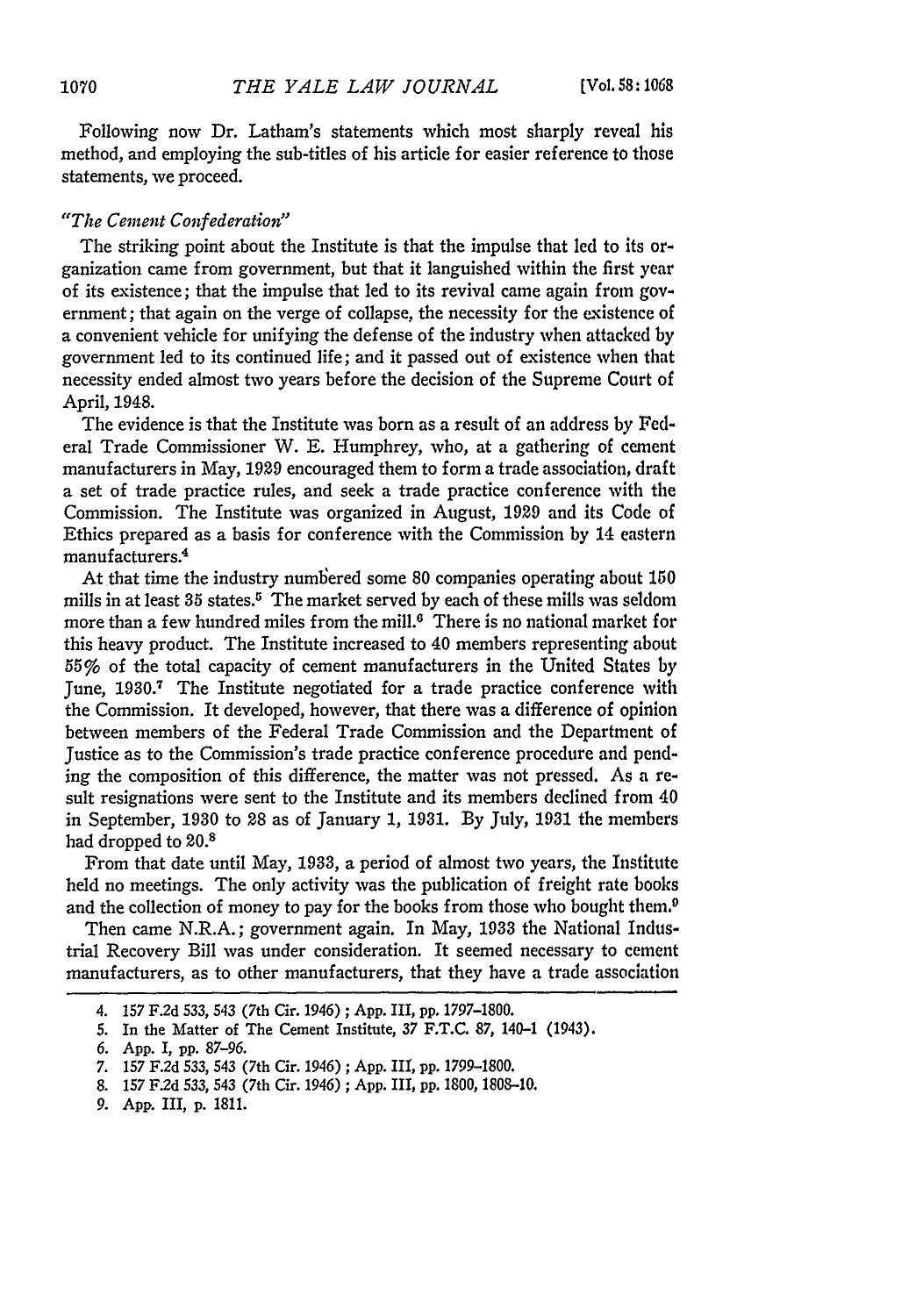to function under the Act and since a skeleton organization was already in existence, the natural thing to do was to revive it and employ it. Members flocked in as they did to associations in other industries. As a result, by December 7, 1933, the effective date of the N.R.A. Cement Code, or immediately thereafter, the total membership reached 79 out of **85** manufacturers and these **79** controlled about 98% of the total productive capacity. Several members testified to some sense of compulsion in joining the Institute at that time for the purpose, not of protecting themselves against competition or the pressure of customers, but against the demands and regulations of the federal government.<sup>10</sup>

Within four months after the declared unconstitutionality of the National Industrial Recovery Act, four companies had resigned.<sup>11</sup> In May, 1936 the members debated a suggestion that the Institute be dissolved. The matter was laid over a month and of a total of **28** votes cast on the subject, 25 were opposed and **3** in favor. The majority did not bother to vote by proxy or otherwise. However, the activities of the Institute were drastically curtailed in September, **1936.** In January, **1937** the Institute had 10 employees consisting of a manager and one clerk at each of its two freight rate offices, a statistician and one assistant, and a general manager and three employees in the general  $office.<sup>12</sup>$ 

The progress of dissolution was halted by the commencement of the Federal Trade Commission's action in July, **1937.** For nine years thereafter the Institute lived as a convenient vehicle for unifying the defense of this case and collecting money to finance it. Its only other significant activity, as in the earlier two year period, was the publication of freight-rate books. In June, 1946, after argument but prior to the decision on appeal to the Court of **Ap**peals for the Seventh Circuit,—a decision that set aside the Commission's order—the Institute was dissolved and the government was so notified.

The nearest approach to organized discipline in the industry was during the N.R.A. but the members of this industry took to discipline in such fashion as to prompt the judge who examined the record on this subject to remark that to him "they were a queer lot of conspirators."<sup>13</sup> The Code Authority wrote letters to members drawing attention to complaints of Code violations. Enforcement rested with the N.R.A. Administrator but the record shows that he did little in the enforcement of the Code.<sup>14</sup>

Dr. Latham has drawn so freely on his fancy that it becomes necessary to note, in the words of the court of appeals, some of the things the Institute did not do:

"Except for open price filing under the N.R.A. Code and for three months thereafter, there was no exchange of prices or price data

<sup>10.</sup> **App.** III, **pp.** 1799-1800, 1812-17.

<sup>11.</sup> App. III, **p.** 1800.

<sup>12.</sup> App. III, **pp.** 1818-24.

**<sup>13.</sup>** Judge Major, **157 F.2d 533,** 548.

<sup>14.</sup> **App.** III, **pp.** 2123-4.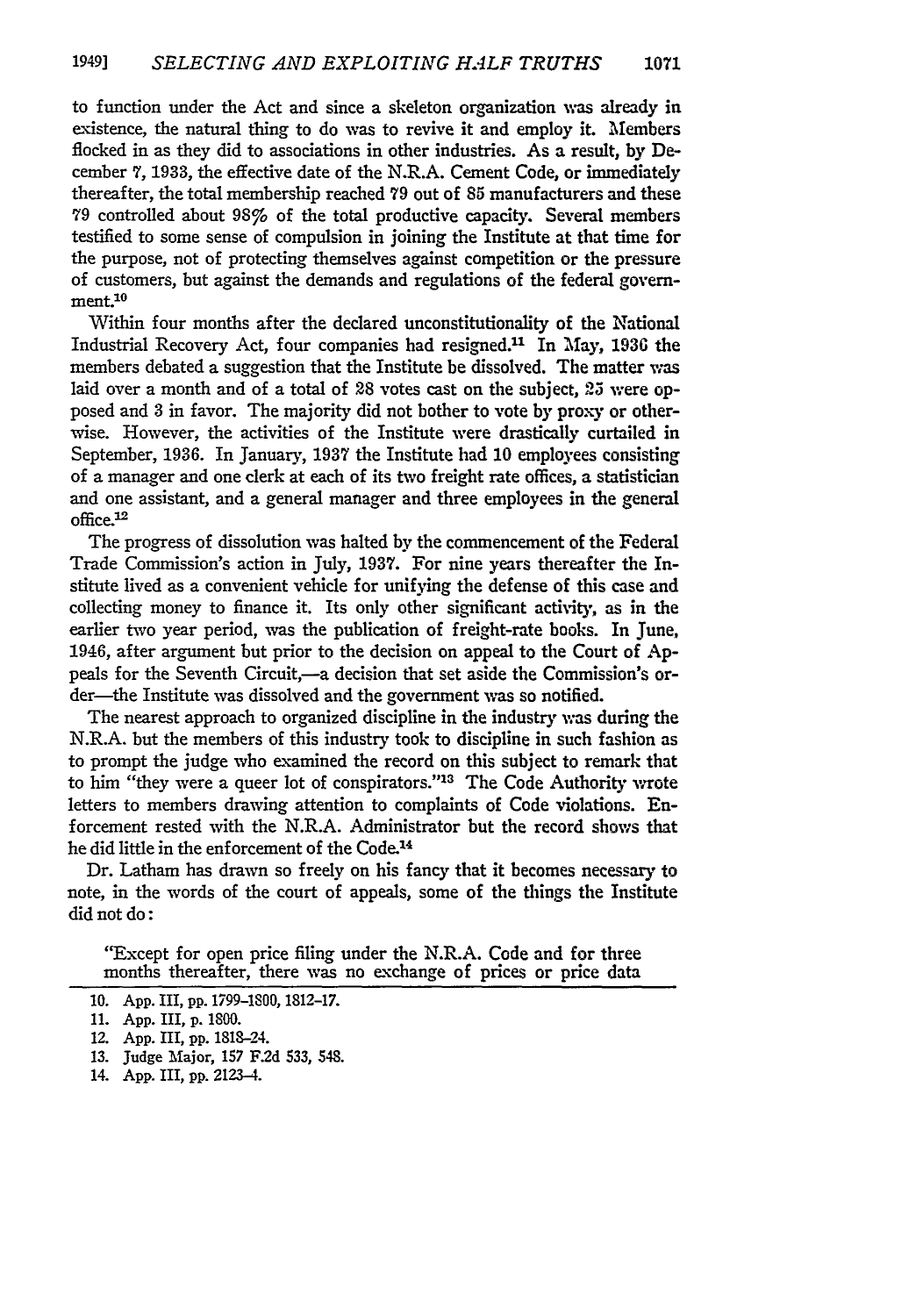among the members through the Institute or otherwise, and the Institute did not receive from members or send out to them any reports as to prices, either daily or otherwise. Even in the specific job contract reports, prices were omitted, although the old Cement case held that inclusion of prices in such transactions was lawful. The Institute did not receive or send out any information as to basing points, base prices, change of mills from non-base to base, or vice versa. Even the freight rate books were not limited to rates from basing points, although under the old Cement case they might have been so limited. The Commission does not find that any pricing practice of the industry generally or that any pricing practice or policy of any respondent was developed or changed by or through membership in the Institute or by or through any act of the Institute. Most important of all perhaps is that there is no finding that the Institute either had or exercised any power or authority or could or did impose any restriction upon the activities of its members."<sup>15</sup>

As an instrument of government, The Cement Institute was singularly impotent.

## *"Devices of Control"*

Dr. Latham describes the three principal control devices of the industry as "patent control, dissemination of price and cost data, and the administration of a formulary price system through The Cement Institute."

The patent control we ignore. The doctor admits that it ceased in 1911 and inquiry will show that its duration was short and its effectiveness never wide.<sup>16</sup>

There has never been dissemination of cost data in the history of the industry.

There has never been dissemination of price data or prices of any sort by any trade association in the history of the industry.<sup>17</sup> There was no finding by the Commission that any price data or prices were circulated except by the N.R.A. Code Authority acting with the consent and under the direction of the President of the United States.18 This lasted for less than two years. We have noted already what the court of appeals stated on this subject.

Dr. Latham is persistent. When he comes to his point about the formulary price system administered through the Institute, he hurls himself against the record, the findings, and the courts. He says, "The focal point of control was multiple basing-point pricing. Under this system, sixty basing-points were

18. *37* F.T.C. 87, *178* (1943) **;** App. II, pp. 617-19, 692-6.

<sup>15. 157</sup> F.2d 533, 545 (7th Cir. 1946).

<sup>16.</sup> It began in 1907, not 1900 as Dr. Latham states, App. III, p. 1791. The parties to this patent agreement were 16 manufacturers with mills in the Lehigh Valley and Hudson River districts. At that time there were over 108 cement mills throughout the country, App. *I,* p. 357 and Chart II-C, p. *360.*

<sup>17.</sup> The only possible exception to this statement is that members of the Cement Manufacturers Protective Ass'n., in reporting specific job contracts, also reported the contract price. See Cement Manufacturers Protective Ass'n v. United States, 268 **U.S.** 588, *596* (1925). The Institute's specific job contract reports, however, did not show the price. See 157 **F.2d** 533, 545 (7th Cir. 1946).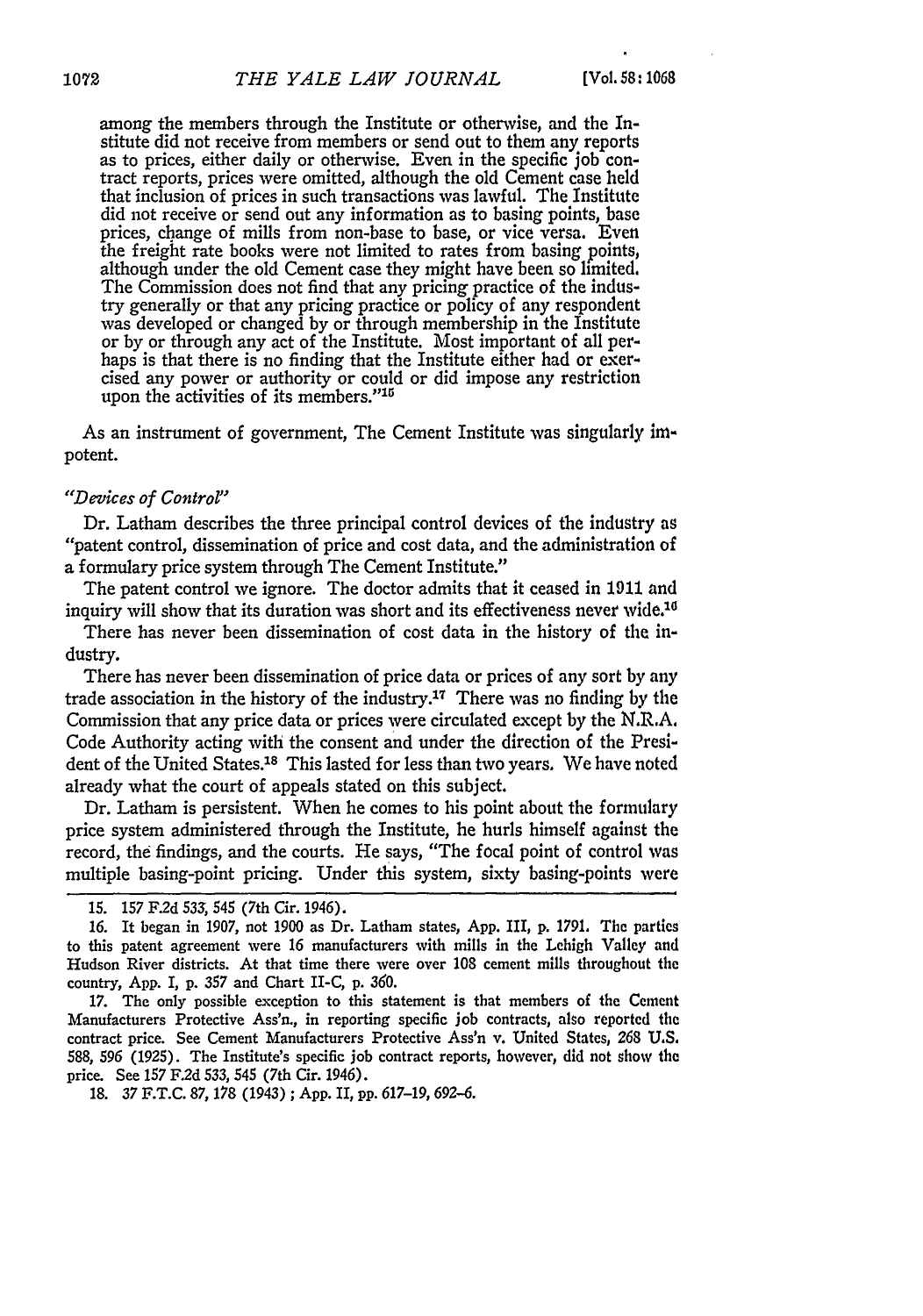established in the United States, each with its base price for cement. ... Control of the location of basing points and of the basing-point prices was in the hands of the Institute. . . ." This is a direct contradiction of the findings of the Commission that "a base mill may, for reasons its management considers sufficient, become a nonbase mill, and, similarly, a nonbase mill may become a base *mill."'19* As for the number of base mills, there were **81** four years before the Institute was formed and there were 112 when the record before the Commission closed late in 1940.20 The Institute had no more to do with the determination of basing-points or the price at any basing-point than did Dr. Latham.

Dr. Latham next turns to the freight-rate books and says that "In cases of conflict between the published freight rates of the ICC and those set out in the freight-rate books distributed by the Institute, the members of the industry were disciplined to conform to the Institute's figures." And, when the ICC approved a change in rate, the manufacturers used the old rate "until they were told by the Institute that they could calculate them at the new rates." The Institute told nobody anything about the use of the books and the Commission made no finding that it did,<sup>21</sup> least of all that the Institute "disciplined" anybody. In fact the record shows that the Institute did not even compile rate books for the territory covered **by** 21 companies on the Pacific Coast and in the Rocky Mountain area. Six companies in the Midde West did not use Institute books, but used only their own. There was no evidence as to seven other companies east of the Rockies ever receiving freight-rate books. Three companies who received the books did not use them, but used only books they each compiled; 11 companies used them for checking against their own books and for looking up points not shown in their books; **38** companies receiving the books used them regularly in one or more of the following departments-sales, traffic, shipping-and a few of them gave the books to salesmen for their convenience in computing prices on the road.<sup>22</sup>

As Dr. Latham says, freight rates are "distressingly complex" and a manufacturer must either employ an expert to compile them and to keep track of all changes, or he-must pay for having this done on the outside. It costs less to have the Institute's rate experts compile one book for the use of a number of manufacturers than for each to do it himself. The smaller the manufacturer, the greater was the value of this service. $23$ 

So much for Dr. Latham's "Devices of Control." We turn now to his "hostile environment" in which the Institute conducted its affairs. Even the customers were a part of that environment and so they, too, had to be disciplined and chastised. It took "force" to do it.

**23. App. II, pp.** 1112-21.

**<sup>19.</sup>** 37 **F.T.C. 87, 14S** (1943) ; **App. I, p. 363,** Chart II-F, **p.** 366.

<sup>20. 157</sup> F.2d **533, 555** (7th Cir. 1946).

<sup>21.</sup> Invidiously, Dr. Latham has confused complaint and findings. In support of his statement he cites **37** F.T.C. **87, 109** (1943), but that is where the Commission's complaint is set forth.

**<sup>22.</sup> App.** II, **p. 1064.**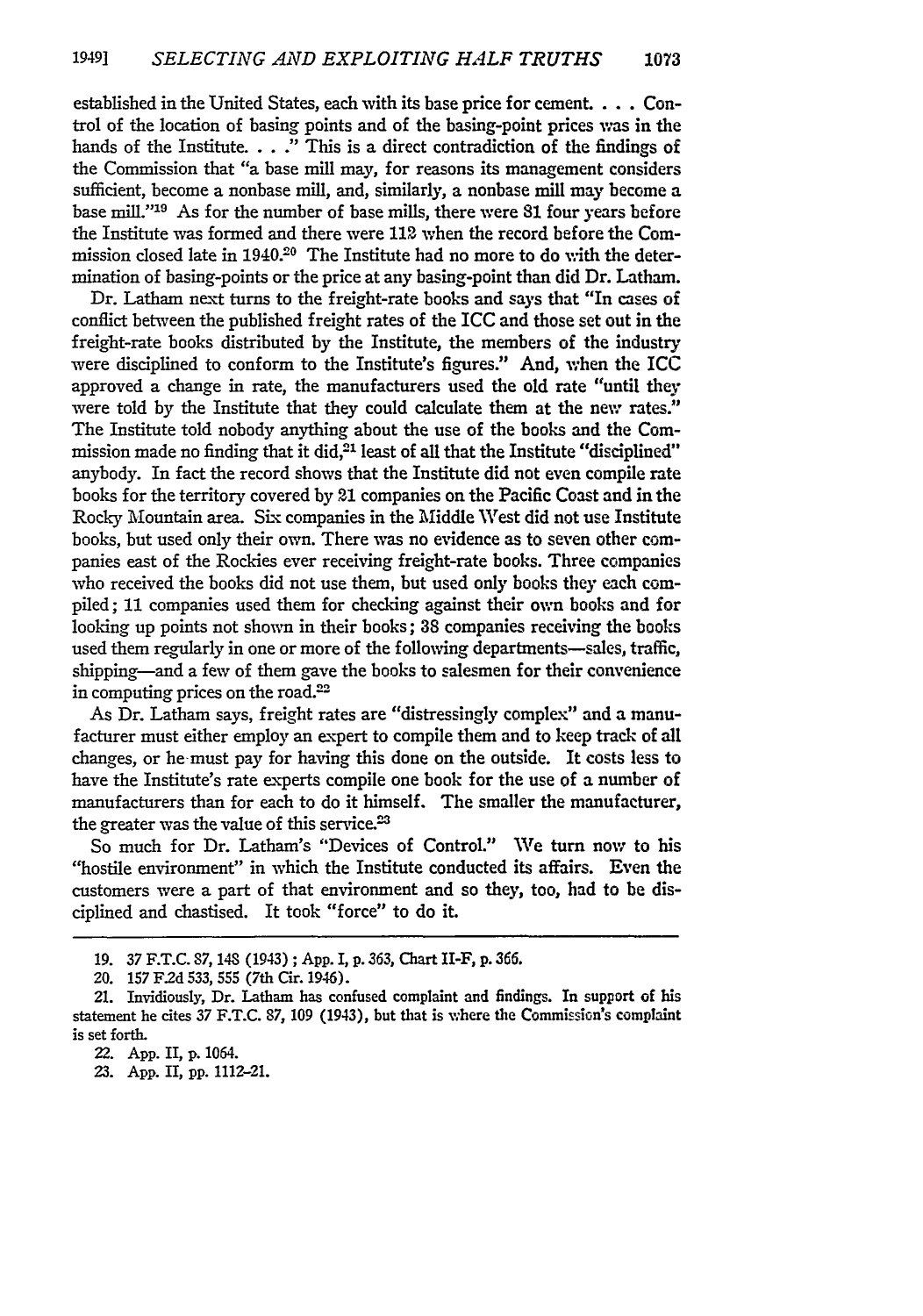$\bullet$ 

## *"Security by Force"*

*"Truckers."* Dr. Latham says that customers frequently wish to take **de**livery by truck at the manufacturer's plant and "such a practice breaks the basing-point formula by changing the freight rate factor" and various restrictive steps were taken to discourage trucking by customers. He says "It is interesting that this policy coincided with the appearance of the Cement Institute and is another indication that the Institute was a superior form of private government . . **."**

On the contrary, the interesting point to a student of private government is that during the period **1931** to **1933** when the trucking problem was acute in the industry, the Institute was more dead than alive. In those two years its 20 members held no meetings. Its trustees held no meetings. Its president (a vice president of a cement company) was titular head of an Institute that conducted two freight-rate bureaus. That is all the Institute did during those two years.<sup>24</sup>

The trucking problem of the industry is an interesting one to a student of marketing and careful study of this record will be rewarding.<sup>25</sup> Even a casual look will reveal nothing for the political scientist.

*"Dealers."* Some 30,000 building material dealers are by far the most important customers of the cement manufacturers.<sup>26</sup> The manufacturers sell at wholesale, the dealers at retail. There is little point in separating dealers from customers, as Dr. Latham does, but these are the people who had to be disciplined and chastised-and it was the Institute that did it, according to Dr. Latham.

Dr. Latham would have found interesting materials had he studied the forces let loose in the days of N.R.A. and W.P.A. The Government itself was there not only with the Blue Eagle but with the biggest peacetime spending program ever undertaken by the Government up to that time. Throughout industry and trade, associations of all kinds were more active than ever. In the cement industry, the Institute bad come to life after two years of bare existence. The building material dealers, too, were busy with their Code and their Code Authority. Their associations were so numerous and scattered that a National Federation of Building Supply Associations was required to bring order and control into their dealings with their Government and many other groups, for these dealers sold all kinds of building materialslumber, bricks, gravel, sand, wallboard, roofing materials, etc., etc.<sup>27</sup>

The point that Dr. Latham discusses is the question of a differential in price between sales to dealers who have to warehouse and resell, and sales to contractors taking delivery at the railroad siding closest to the job. This question has frequently disturbed the cement manufacturers. The dealers have wanted a dealer's discount and the manufacturers have not wanted to give it.

<sup>24.</sup> App. III, pp. 1811-12.

<sup>25.</sup> App. III, **pp.** 1401-1705.

<sup>26. 157</sup> F.2d 533, 541 (7th Cir. 1946).

**<sup>27.</sup> App.** IV, pp. **2522-8.**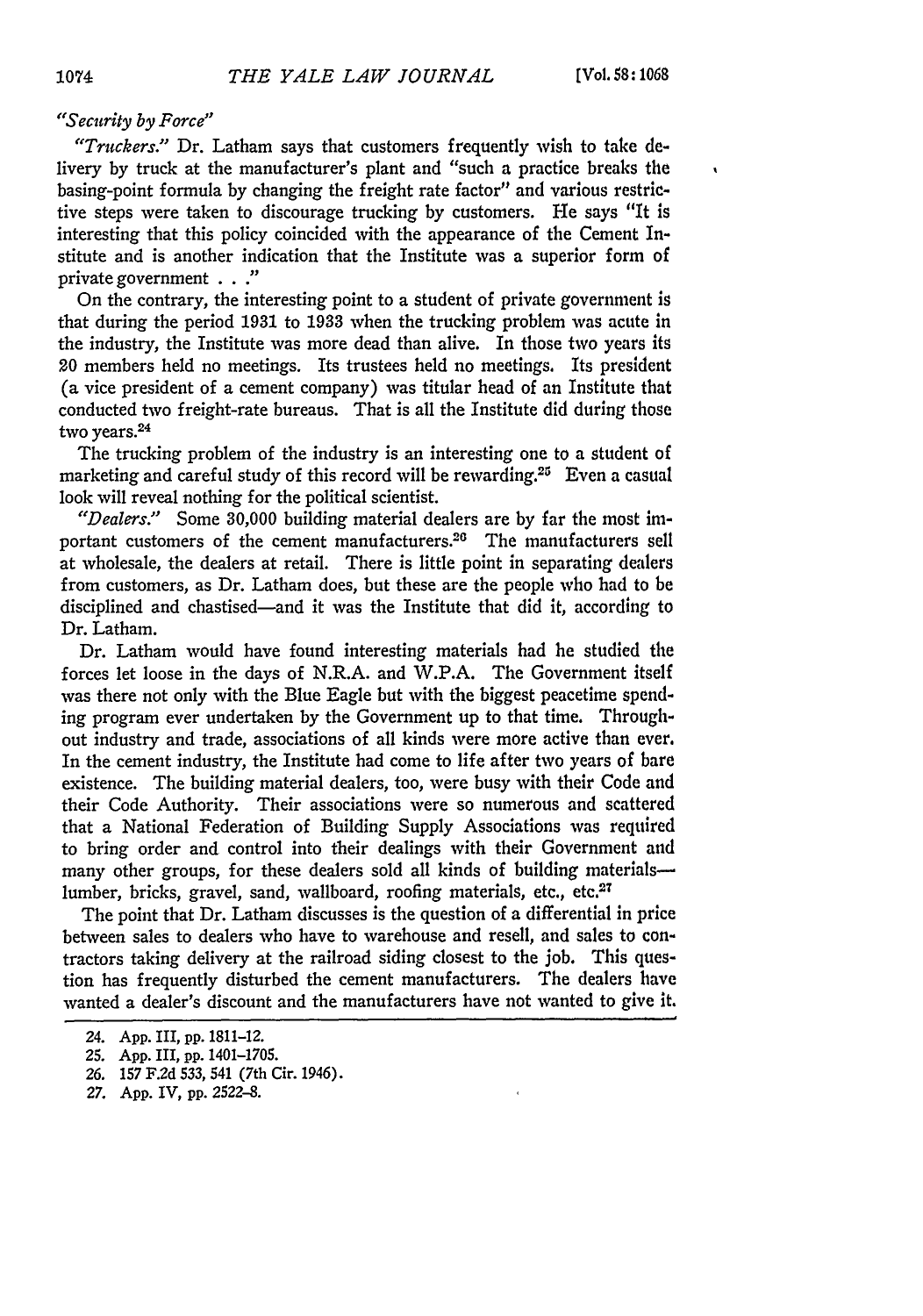The problem has been dealt with in different ways at different times. But when Dr. Latham says that "The Institute **. . .**abandoned the trade discount to dealers but then found it necessary to devise other methods for controlling the competition between dealers and manufacturers and among dealers," he writes out of the reservoir of his own fancy.

In order that his sales policy be consistent, each manufacturer had to have his own idea of a dealer and the classes of cement sales which should be made **by** the dealer as a retailer, as distinguished from other sales made by the manufacturer as a wholesaler. Otherwise he was in constant conflict with his best customer.<sup>28</sup>

N.R.A. presented the first opportunity to the manufacturers to attempt to codify the procedures that prevailed at that time. The N.R.A. Code did that. It contained a definition of a dealer and an article providing that "except as otherwise specified, Portland cement shall be marketed in each community through the building material dealers regularly serving such community." It then listed as exceptions sales to the federal, state and county governments for public improvements or maintenance; contractors on public work except where the work was located entirely in cities, towns and villages; railroads, power developments, flood control, etc., and concrete products manufacturers. It was these exceptions that aroused the dealers and at their insistence, through their Code Authority, this article was suspended early in 1934 by the order of the National Recovery Administrator.<sup>29</sup>

The dealers wanted all cement sold through them. They wanted no exceptions. They were opposing every direct sale by manufacturers. $30$  They won, because as the former Chairman of the Cement Code Authority testified: "There are 90 cement manufacturers in the United States, and there are 30,000 dealers. And they had a lot more influence than we did. And the Administrator after this hearing just ordered that it be suspended."31

When Dr. Latham tells about the Institute's "declarations of policy" after the N.R.A. Code provision was stricken (there were none), how "the dealer arrangement was established as an Institute policy" (it was not) and how the Institute made arrangements "to police the new rule and to report violations of it" (nothing like that was done), we can only say, The Cement Institute had nothing whatever to do with what he is telling about.

*"Ciustonwrs:"* Under this heading Dr. Latham discusses the use of specific **job** contracts and diversions of cement in transit by purchasers.

**A** contractor or dealer requiring cement for a given job upon which a bid had presently to be made, while the cement was to be bought at some future date or over a period of time, wanted a chance to predicate his bid on the current price of cement without the risk of later having to pay a higher price. To protect dealers and contractors in that situation, the manufacturers made

**<sup>28.</sup> App.** IV, **pp. 2285-96.**

<sup>29.</sup> App. IV, **pp.** 2298-2307; 2257-84.

**<sup>30.</sup>** App. IV, **pp.** 2305-7, 2334-51.

**<sup>31.</sup> App.** IV, **p. 2306.**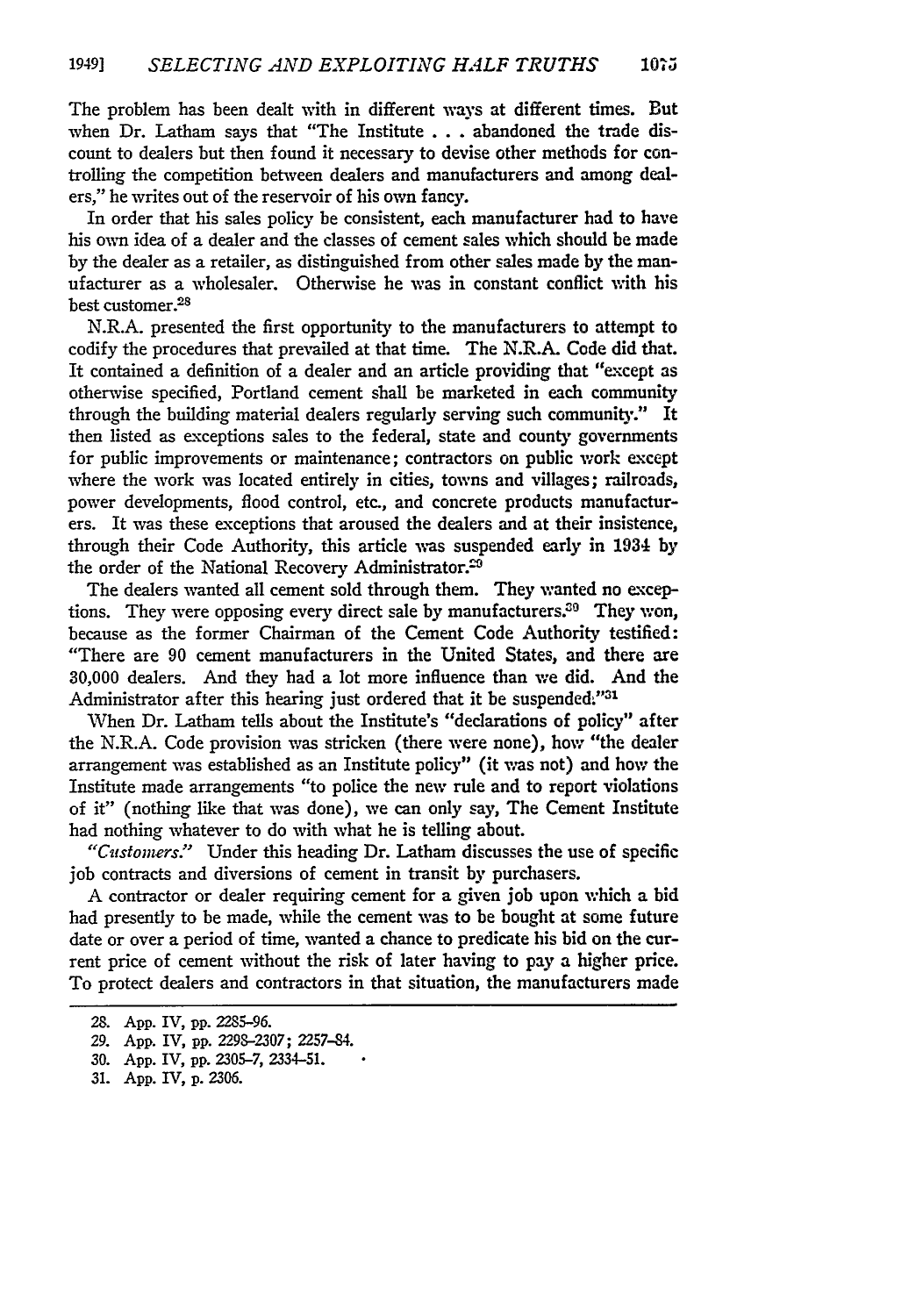specific job contracts agreeing to sell the cement necessary for a specific job over the period of its construction at the current price in force when the delivery was made but in no event at a higher price than that stated in the contract. Thus the contractor might get the benefit of a lower price but did not run the hazard of a higher.32 It was soon discovered that a dealer would make the same contract with two or three different companies or make a contract for much more cement than he needed for the specific job for which it was sold so that if the price of cement rose he would have an opportunity to obtain cement at a lower price than his competitors were currently paying for it. In such a case the manufacturers were protecting that particular customer in an advantage which he had obtained by deception and the misrepresentation of his actual needs. The manufacturers affected took measures from time to time to stop this and for a short period after its formation the Institute employed field men to gather the information as to the duplication and misrepresentation of these contracts.<sup>33</sup> Dr. Latham speaks of customers as buying from a number of sources for the same job and "stock piling this commodity as an insurance against price increases." But all the stock piling they were doing was in the manufacturers' bins. Cement is a perishable product which cannot readily be stored and is therefore produced and purchased as needed.<sup>34</sup> There is no evidence that any manufacturer refused to sell a customer all the cement he would take for immediate delivery.<sup>35</sup>

Diversion of cement in transit would be effected under certain conditions which permitted one dealer at a given destination to procure cement at a lower price than cement offered to another dealer at the same destination by the same manufacturer. When the manufacturer's customer found his competitor selling the same brand of cement at a lower price than he could afford to sell it, he naturally protested to his manufacturer and the manufacturers were unanimous in their objection to this practice. The Institute publicly

**33.** This activity followed precisely the pattern approved by the Supreme Court in **1925** in Cement Manufacturers Protective Ass'n. v. United States, **268 U.S.** 588 **(1925),** except that the price at which the cement was sold was not reported. See the quotation from the Court of Appeals **p. 1071** *supra.*

34. **157 F.2d 533,** 539 (7th Cir. 1946).

**35.** See the evidence as to Specific Job Contracts generally, **App.** III, **pp.** 1878-1926.

**<sup>32.</sup>** Dr. Latham is quite mixed up about this. At 58 **YALE** L. **J.** *390* he writes of how customers tried to escape "from the iron grip of a rigid price system **by** making long-term contracts with dealers at the price determined at the time of the contract." There was no such practice in the industry. The only long term contracts were specific **job** con- tracts, a practice of long standing in the industry. They are described in detail in Cement Manufacturers Protective Ass'n v. United States, **268 U.S. 588, 594-7 (1925).** Dr. Latham writes that in effect the long term contract "was an engagement by dealers to **ab**sorb such increases [in price] in return for the advantage of a long-term order." On the contrary, under the specific **job** contract the dealer absorbed nothing. It was the manu- facturer who absorbed any price increase and the dealer gained the advantage of any price decrease.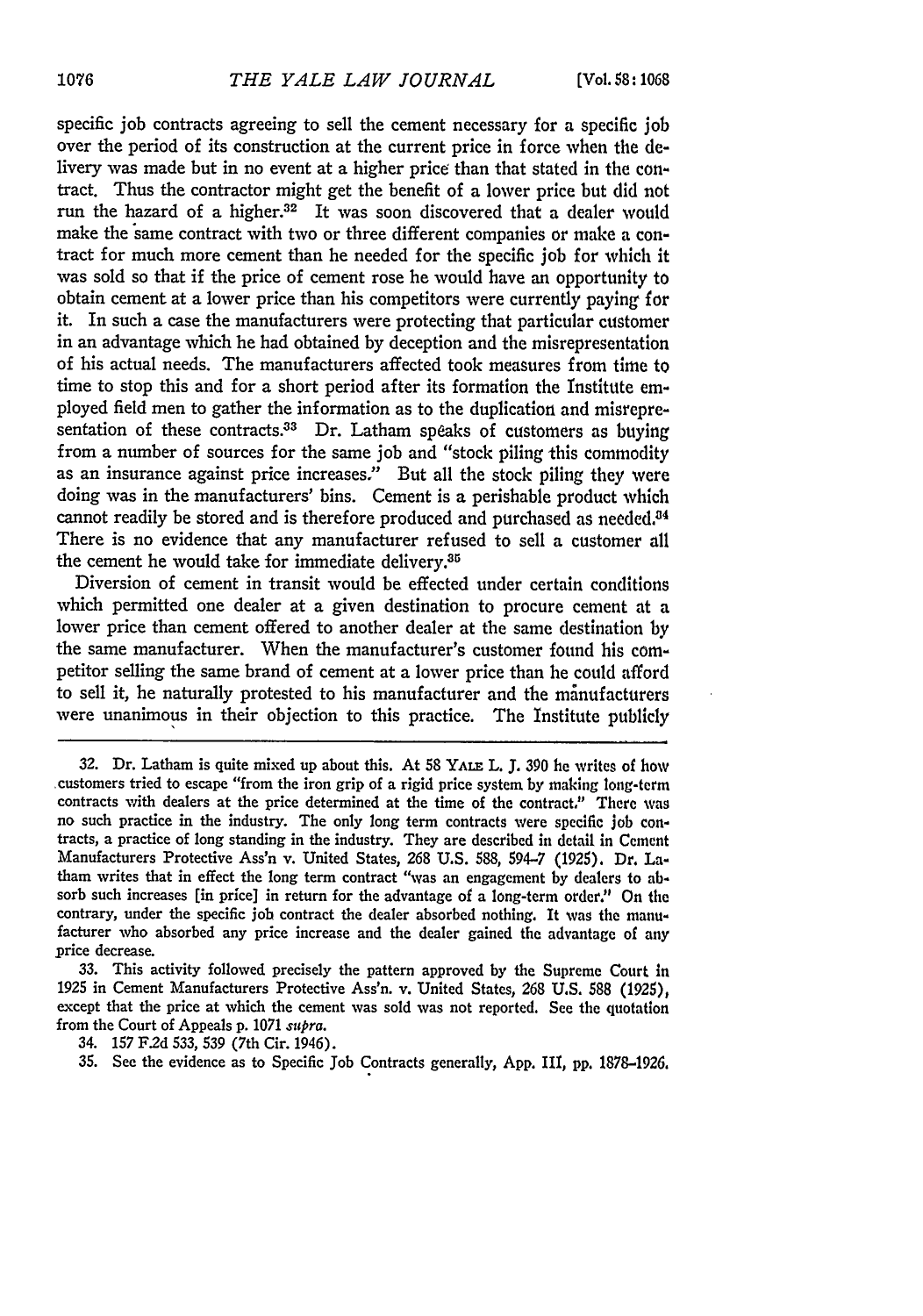opposed it, but there is no evidence of the "disciplining and chastising purchasers" of which Dr. Latham speaks.36

Dr. Latham's pages about what he calls the Institute's "ministry of information and propaganda" take on great interest to him because here he has found something to bite into. Here was "cold political calculation" as shrewd as that of "underground movements in Europe." The political scientist is at home with this sort of thing. Dr. Latham's praise is, however, praise of the advertising man who made the cold calculation and drew up the plan. It does sound like a powerful plan. It reads well. However, the Institute trustees would not appropriate a penny to carry it out!<sup>37</sup> They had spent \$30,000 on a series of advertisements that had been criticized in industry circles.<sup>38</sup> They would spend no more.

It is idle to pursue further Dr. Latham's rugged fancy as applied to a rationwide industry operating amid a state of facts of which he has taken no pains to inform himself. On page **391** of his article, however, Dr. Latham makes a serious charge of a different sort. He speaks of the policy of the industry "to fix high prices and to ration low production." The manufacturers tendered evidence before the trial examiner of the Commission to show the cost of making cement, cement prices and cement profits which throughout the industry averaged, from 1928 to 1937 inclusive,  $3.56\%$  on the capital invested before federal income taxes.<sup>30</sup> The trial examiner refused to receive this evidence. There was, however, ample evidence incidental to the discussion of bids that over those same years cement sold, less the freight cost, at between \$1.25 and \$2.10 for 376 lbs. packaged in four bags.<sup>40</sup> To make these **376** lbs. of cement, **625** lbs. of rock must be quarried and fetched to the mill, plus 100 lbs. of powdered coal and between **7.3** and 80 operations must then be performed in grinding the rock, in roasting it in kilns and in grinding the resulting clinker to a fineness that will pass through a **200** mesh screen  $(40,000$  openings per square inch), finer than a silk handkerchief.<sup>41</sup> It takes a more trustworthy imagination and careful consideration of fact than Dr. Latham displays to be able to take **723** lbs. of coal and rock, put it through these processes, and offer the **376** lbs. of cement that result for sale at less than the price of one bushel of wheat during the war, and make any profit at all. But when that has all been done for him, a personal "economic security system," of the sort that he has imagined for an industry, is awaiting Dr. Latham if he can show any one of the manufacturers how he can sell the product at any destination at a higher figure than the lowest price which any competitor is willing to offer, or how he can maintain for himself alone a price

39. App. I, **pp.** 61-2.

41. **App.** I, **pp. 51-6.**

**<sup>36.</sup>** See the evidence as to Diversions of Cement in Transit generally, **App.** III, **pp.** 1739-78.

<sup>37.</sup> Commission's Exhibit 621 G.

**<sup>38.</sup> App.** III, **pp.** 2050-3, 2056; 37 **F.T.C. 87,** 247.

<sup>40.</sup> See **App.** I, **p.** 350 and **App.** II, **pp. 732-3** for examples.